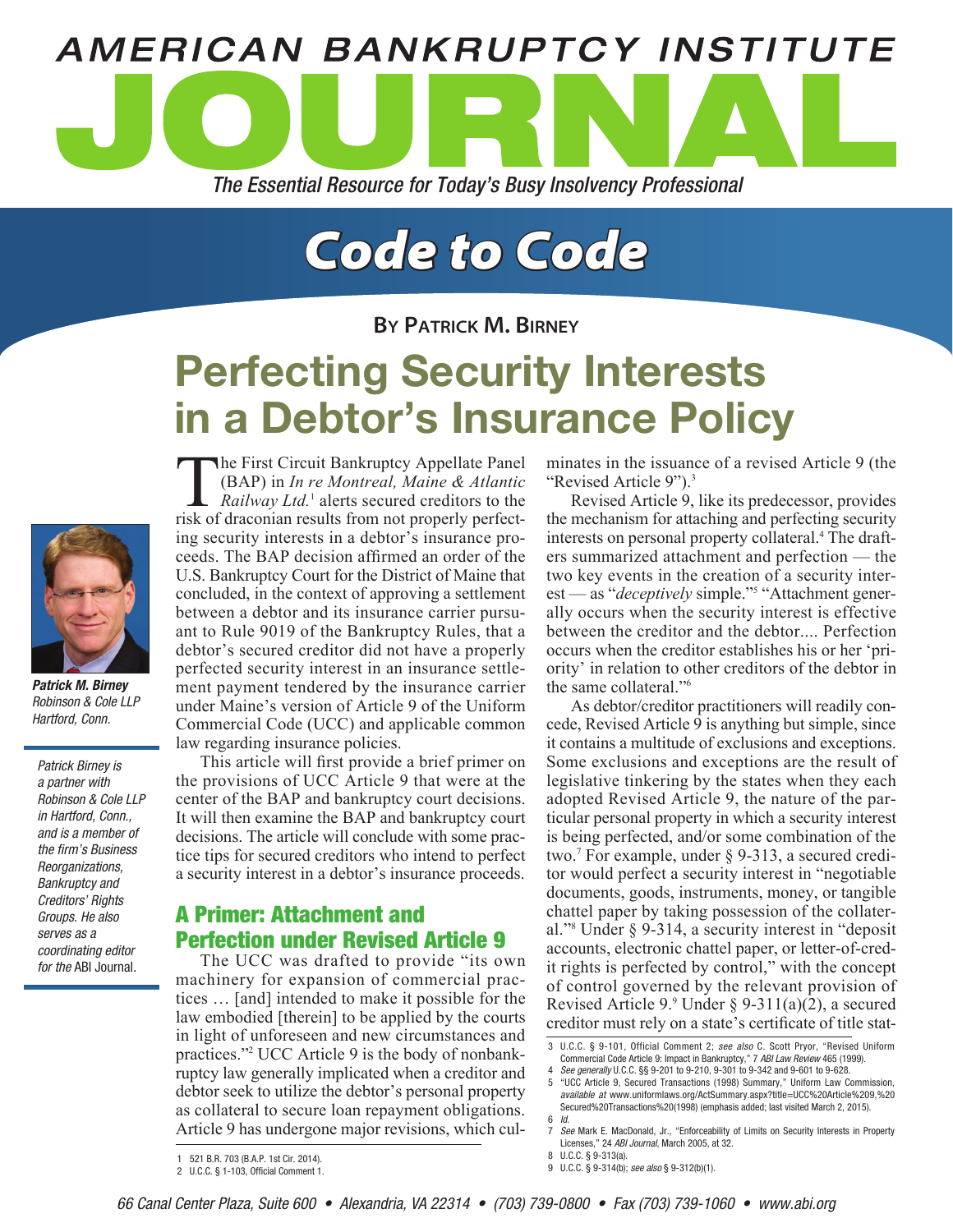utes to properly perfect its security interest in automobiles, trailers, mobile homes, boats or the like.10 To be sure, more than 17 years after the Uniform Law Commission's initial adoption, and more than a dozen years since its enactment by the states (the author thinks that it was adopted in all 50 states), Revised Article 9 "still contains traps for unwary or careless secured creditors."11

### Insurance under Revised Article 9

Revised Article 9 excludes from its coverage transfers of "an interest in or an assignment of a claim under a policy of insurance, other than an assignment by or to a health care provider of a health care insurance receivable and any subsequent assignment of the right to payment, but Sections 9-315 and 9-322 apply with respect to proceeds and priorities in proceeds."12 Revised Article 9 made changes to its predecessor's seemingly comprehensive exclusion of insurance claims from Article 9 coverage insofar as "[s]ubsection (d)(8) narrows somewhat the broad exclusion of interests in insurance policies under former Section 9-104(g). [Revised Article 9] now covers assignments by or to a health care provider of 'health care insurance receivables' (defined in Section 9-102)."<sup>13</sup>

According to one commentator, early drafts of Revised Article 9 attempted to significantly expand the reach of an Article 9 security interest in insurance well beyond health care insurance receivables.<sup>14</sup> However, insurance industry lobbyists opposed the potential inclusion of insurance as *original* collateral.<sup>15</sup> The primary concern of insurance industry representatives related to elevating the insurer's status to that of a primary obligor. "In essence, the insurers wanted to be able to determine with certainty whom to pay to discharge their obligations under their policies.... The Drafting Committee agreed ... that some of these concerns were unwarranted [and] voted five to three in favor of including insurance within the scope of Revised Article 9."16

The end result narrowed "somewhat the broad exclusion of interests in insurance policies under former Section 9-104(g) [to the extent that Revised Article 9] now covers assignments by or to a health care provider of 'health-care insurance receivables.'"17 In addition to health care insurance receivables,  $\S 9-109(d)(8)$  provides that the insurance exclusion does not apply with respect to proceeds under § 9-315 and priorities in proceeds under  $\S$  9-322.<sup>18</sup> These carve-outs remain unchanged from the original Article 9.19 Pursuant to § 9-315(a)(2) and (c), a security interest attaches to any identifiable proceeds of the collateral as long as the original security interest in the collateral was and remains properly perfected under Revised Article  $9^{20}$  Similarly, § 9-322 provides for the maintenance of the priority of a security interest in proceeds as long as the secured creditor properly maintained its perfection in the collateral and, subsequently, the proceeds of the collateral.21 Most insurance-related claims remain outside the scope of Revised Article 9.<sup>22</sup>

# The BAP and Bankruptcy Court Decisions The Bankruptcy Court Decision

Wheeling & Lake Erie Railway Co., the secured lender, attached and properly perfected its security interest in all of the debtor's "inventory, accounts, and payment intangibles (as those terms are defined in the Uniform Commercial Code) whether now owned or hereafter acquired or arising and all proceeds including insurance proceeds thereof," pursuant to a security agreement by and between the secured lender and the debtor, Montreal, Maine, & Atlantic Railway Ltd., and a properly filed UCC financing statement.<sup>23</sup> The security interest secured a line-of-credit note in an amount not to exceed \$6 million.24 The debtor and secured lender agreed that the security agreement would be governed by the laws of the state of Maine.<sup>25</sup>

In July 2013, a train operated by the debtor derailed, causing the "death of 47 people, damage to or destruction of several nearby structures, and significant environmental damage."26 Following the accident, the debtor and its affiliate made claims under an insurance policy that was issued by the debtor's commercial lines carrier (the "carrier") for property damage and the loss of business income and other expenses caused by the accident.<sup>27</sup> The carrier initially denied coverage for the debtor's claim.<sup>28</sup>

Approximately one month after the accident, the debtor filed for chapter 11 protection.<sup>29</sup> In December 2013, the debtor and carrier sought bankruptcy court approval of a settlement whereby the carrier agreed to pay the debtor and its affiliate \$3.8 million in consideration of a full release of the carrier under the insurance policy.30 The secured lender objected to the settlement agreement, arguing that the settlement "impaired its security interest" because the settlement proceeds would not be paid to the secured lender.<sup>31</sup>

In overruling the secured lender's objection to the settlement, the bankruptcy court concluded that the secured lender "[did] not hold a valid and enforceable security interest in the [settlement payment] under either the Maine UCC or Maine's common law [and, specifically, the secured lender] did not properly perfect a security interest in the business interruption policy or its proceeds."32 The secured lender appealed the bankruptcy court's decision.<sup>33</sup>

<sup>10</sup> U.C.C. § 9-311(a)(2).

<sup>11</sup> Jeffrey C. Toole, "UCC Article 9: More than Ten Years Later, Traps for the Unwary Still Linger," Clev. Metro. B. J., January 2012, at 27.

<sup>12</sup> U.C.C. § 9-109(d)(8); former Article 9 also included the predecessors of §§ 9-315 and 9-311. *See* former U.C.C. § 9-104(g); David B. Young, "The Rights of Secured Creditors to Proceeds of Business Interruption Insurance under UCC Article 9," 26 U.C.C. L. J. 204, 210 (1994).

<sup>13</sup> U.C.C. § 9-109, Official Comment 13; see also Pryor, supra n.3, at 465; Lawrence R. Ahern, III, "Workouts' under Revised Article 9: A Review of Changes and Proposal for Study," 9 ABI Law Review 115 (Spring 2001).

<sup>14</sup> Stephen L. Harris and Charles W. Mooney, Jr., "How Successful Was the Revision of UCC Article 9?: Reflections of the Reports," 74 Chi.-Kent L. Rev. 1357, 1374 n.73 (1999).

<sup>15</sup> "Insurance payments designed to compensate for damage to or destruction of collateral … are known as derivative proceeds." Young, supra n.12, at 210.

<sup>16</sup> Harris and Mooney, supra n.14, at 1357.

<sup>17</sup> *Supra* n.13.

<sup>18</sup> *See* U.C.C. § 9-109(d)(8).

<sup>19</sup> Barkley Clark, "UCC Survey: Secured Transactions," 43 Bus. Law. 1425 (1988).

<sup>20</sup> *See* U.C.C. § 9-315.

<sup>21</sup> *See* U.C.C. § 9-322.

<sup>22</sup> Pryor, supra n.3, at 465; see also Harris J. Diamond, "Tracing Cash Proceeds in Insolvency Proceedings under Revised Article 9," 9 ABI Law Review 385, 404 (Spring 2001).

<sup>23</sup> See In re Montreal Me. & Atl. Ry. Ltd., No. 13-10670, 2014 Bankr. LEXIS 1628 (Bankr. D. Me. April 15, 2014); UCC Financing Statement, ECF No. 514-2 (Dec. 17, 2013); and Security Agreement, ECF No. 514-1 (Dec. 17, 2013).

<sup>24</sup> *See* Security Agreement, ECF No. 514-1 (Dec. 17, 2013).

<sup>25</sup> Id.

<sup>26</sup> In re Montreal, 521 B.R. at 705.

<sup>27</sup> Id.

<sup>28</sup> Id. 29 Id.

<sup>30</sup> Id. The settlement proposed paying the debtor 35 percent of the settlement payment and paying the debtor's affiliate 65 percent. Id.

<sup>31</sup> Id. at 706. The secured creditor also objected to the 65/35 percent split. Id. 32 Id.

<sup>33</sup> Id. at 703.